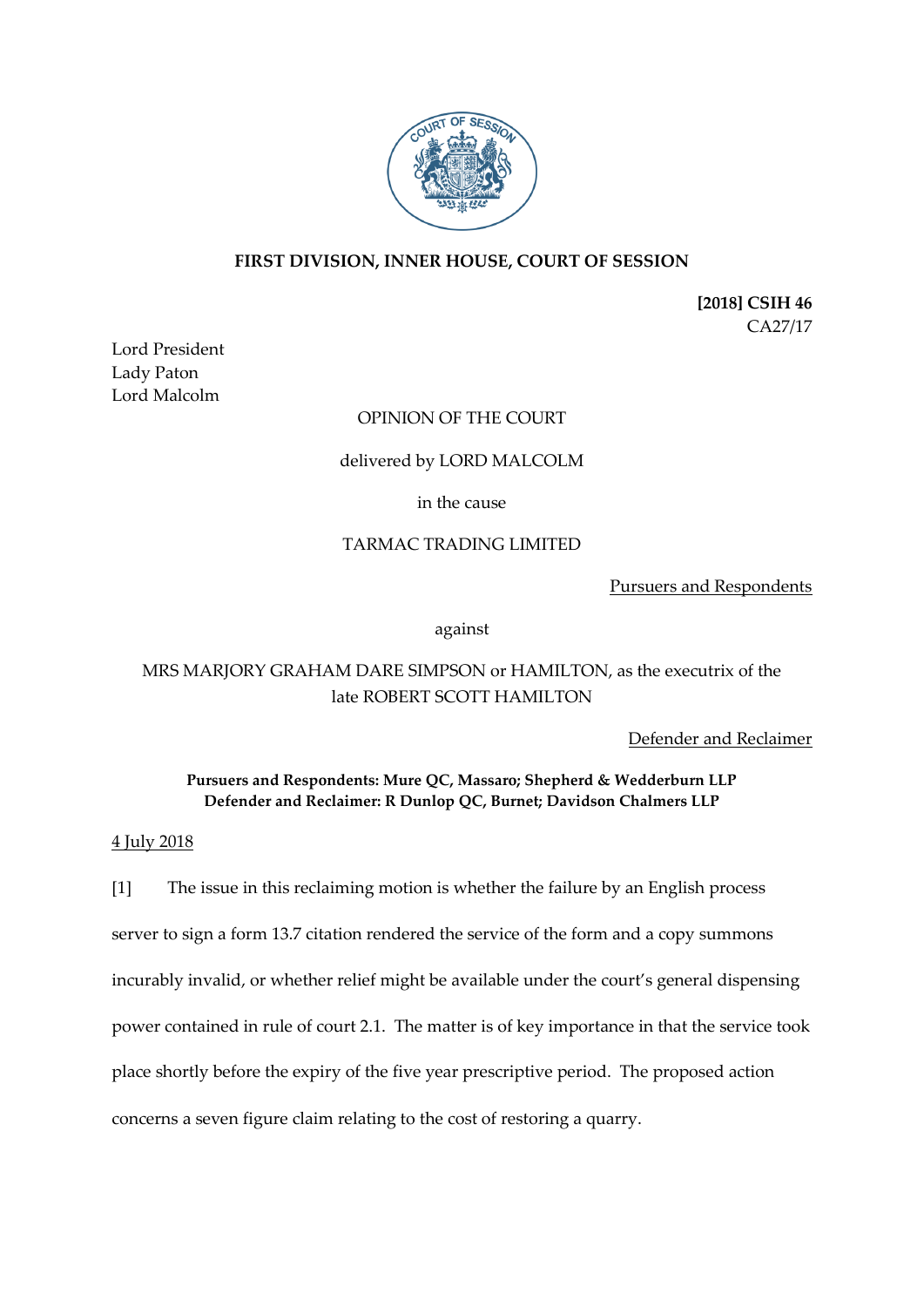## **The decision of the commercial judge [2017] CSOH 146**

[2] A commercial action was raised by Tarmac Trading Limited (the defenders in the proposed ordinary action) against Mrs Marjory Hamilton (the pursuer in the action) seeking declarator that the summons had not been validly served; reduction of the certificate of service which had been lodged in process; and interdict against the lodging of the summons for calling. By interlocutor of 13 December 2017 the commercial judge granted declarator, reduction and interdict. He did so on the basis of the terms of the Citation Act 1592 c 59, which contains a single section in the following terms:

"That the Copies of lettres or chargis be subscryvit be the executor thairof 1. It is statute and ordanit that in all tyme cuming all copys of summoundis and lettres quhilkis salbe deliuerit to ony pairtie be subscryuit be the officiar executour thairof."

[3] The judge noted that in *Blackfriars (Scotland) Limited* v *Shetland Salmon Co's Trustee* 2001 SLT 315 Lord Penrose stated that the 1592 Act "remains the source of the requirement for signature of the citation of the defender in an ordinary action" (page 317). It is well established that the expression "copys of summoundis" in the Act is a reference to the schedule of citation (paragraph 23 of the commercial judge's opinion). Regular citation is an essential step in the initiation of a litigation, and it is implicit in the statute that an unsigned citation is a nullity. The judge observed that none of that was contradicted by Lord Macfadyen's decision in *Colley* v *Celtic Pacific Ship Management (Overseas) Limited* 2001 SLT 320. Given that the source of the requirement for a signature is the 1592 Act, not the rules of court, it followed that the court's power to dispense with a failure to comply with the rules could not be exercised. "The general dispensing power in rule 2.1 is available only to relieve a party from the consequences of failure to comply with provisions of the rules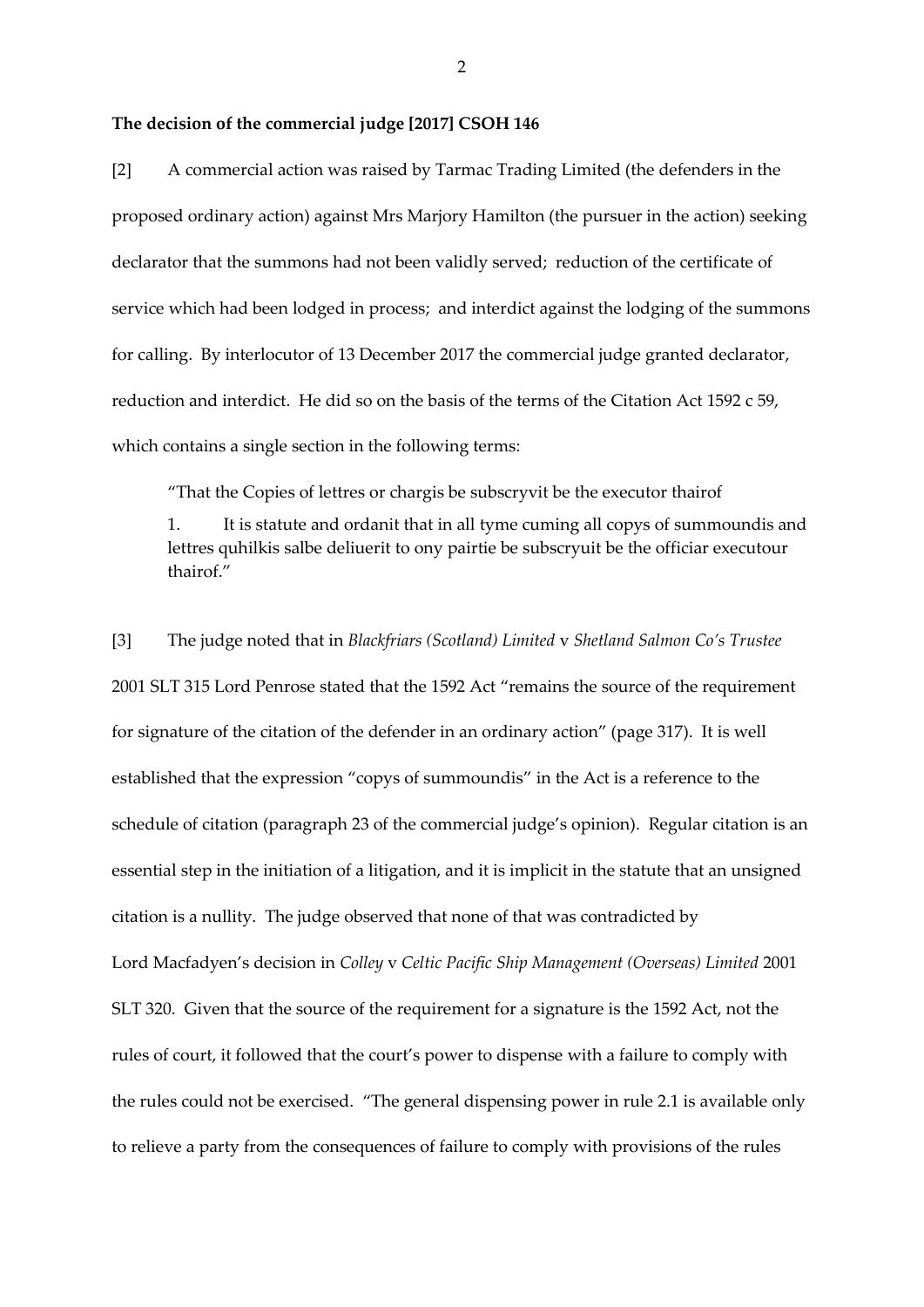themselves", thus non-compliance with the statute "cannot be vanished away" (paragraph 27). The judge issued an equivalent interlocutor in the ordinary action refusing to exercise the dispensing power.

#### **The reclaiming motion**

[4] Mrs Hamilton reclaimed (appealed against) both interlocutors and has asked this court to exercise the dispensing power in her favour. At the hearing attention was drawn to the Citation Act 1686 c 5 which provides that, amongst other things, unsigned citations shall be "null and void". It was submitted on Mrs Hamilton's behalf that the requirement to serve a citation rests upon rule of court 13.7. If an unsigned citation is a nullity, it does not exist, and the decision in *Colley* is applicable. *Blackfriars* was wrongly decided. In any event, a purposive approach to the statutory provisions is required; the purpose being to give the defenders due notification of the action. This was achieved by service of a signed summons which told Tarmac all they needed to know and do to protect their interests. If the commercial judge's decision stands, Tarmac will enjoy a windfall benefit in that Mrs Hamilton will lose her claim against them through the operation of prescription. She would have no easy or clearly identifiable right of relief against a party with the ability to meet the claim.

[5] Tarmac submitted that the commercial judge's decision and that in *Blackfriars* were both correct. The unsigned citation is a fundamental nullity and the dispensing power is not available to the court. Reference was made to a number of authorities including *Izatt* v *Robertson (*1840) 2 D 476; *McLaren* v *McLaren* 1956 SLT 324; *The Scottish Eastern Investment Trust Limited and others, Petitioners* 1966 SLT 285; and Maclaren *Court of Session Practice* 321/2. In any event, if the dispensing power is available, it should not be exercised given the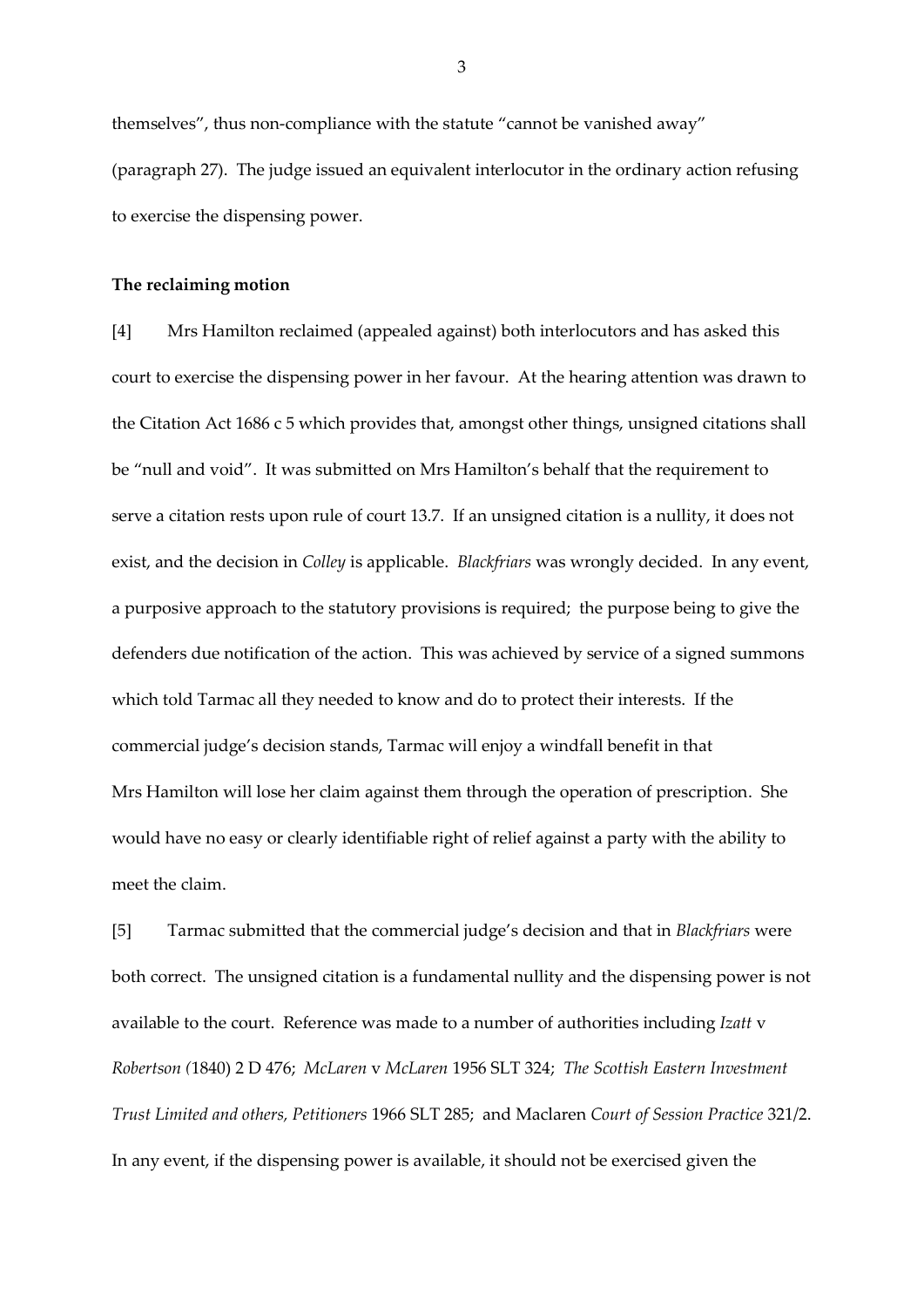importance of regular citation and the risk taken by the pursuer in leaving service until the end of the prescriptive period. Tarmac should not be deprived of the prescription plea. Alternative remedies could be pursued by Mrs Hamilton based upon the ineffective citation.

### **Decision**

[6] In our view the reclaiming motion should be allowed and the dispensing power exercised in favour of the reclaimer, thus allowing the ordinary action to proceed as if there had been no defect in the form 13.7 served upon Tarmac. The essential flaw in the reasoning of the commercial judge (and of Lord Penrose in *Blackfriars*) was to proceed upon the basis that signature of the citation by the server was a requirement of only the 1592 Act (and now it can be noted also of the 1686 Act). Such a signature is also a requirement of the rules of court – see rules 1.4, 13.7 and form 13.7; the form clearly indicating that it is to be signed. Having regard to the terms of rule 2.1, there was a failure to comply with a provision in the rules, which, if it can be characterised as a mistake or oversight, allows the court to relieve Mrs Hamilton from the consequences of that failure. The consequence here was that the form of citation was not compliant with the Acts of 1592 and 1686 and thus, on any view, the citation was irregular, or, as put in the latter Act, null and void. If exercising the dispensing power, rule 2.1(2) gives the court power to pronounce such interlocutor as it thinks fit "to enable the cause to proceed as if the failure to comply with the provision (in the rules) had not occurred". In the present circumstances that would mean an interlocutor allowing the cause to proceed upon the basis that it is as if the form had been signed, in which event the statutory objection flies off.

[7] On behalf of Tarmac it was submitted that this analysis affords insufficient weight to, first, the need for a valid citation and, secondly, the primacy given to statutory provisions as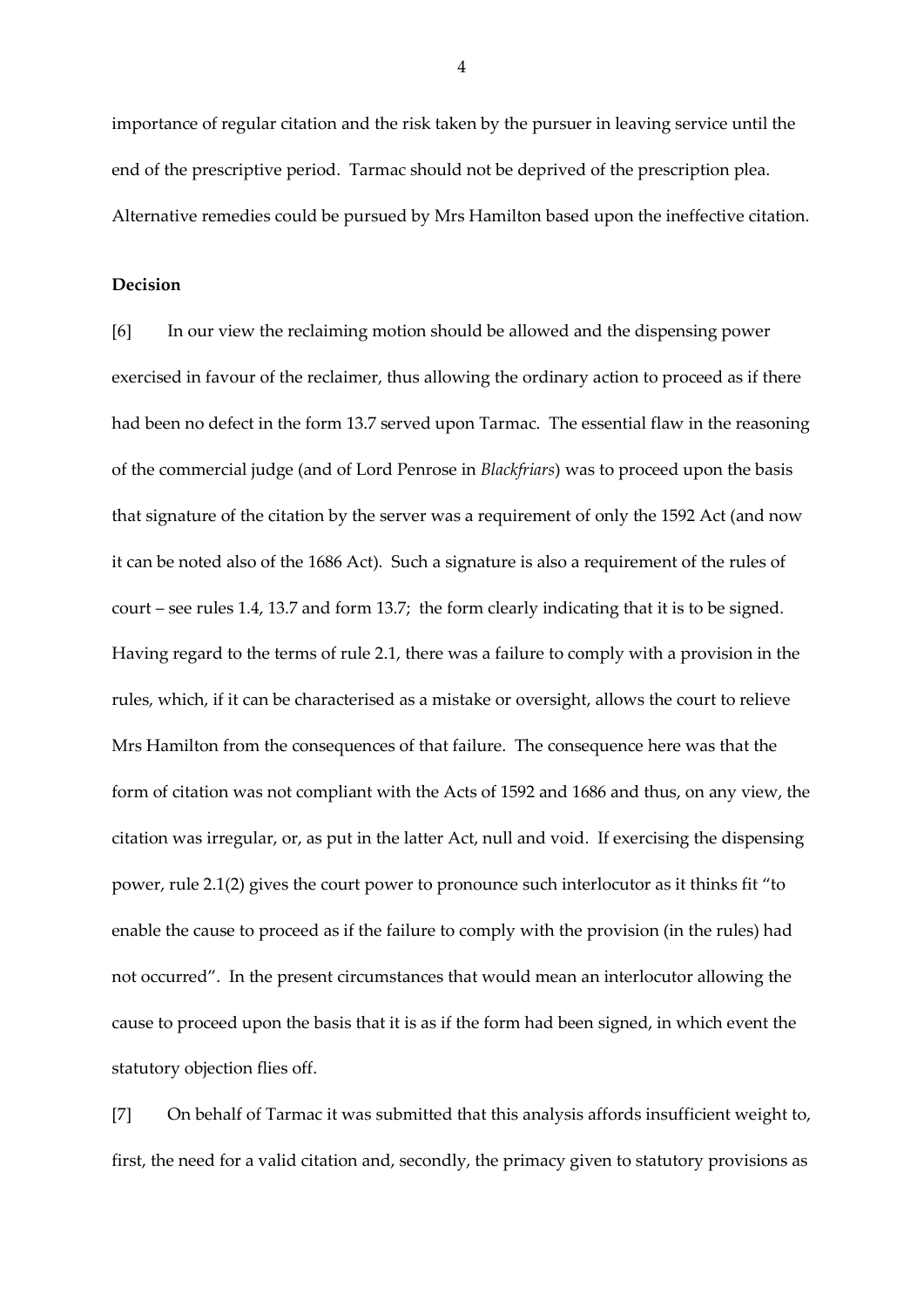opposed to rules of procedure. There is nothing in the first point; rule 2.1 can be and commonly is used to excuse mistakes in important matters. As to the second submission, the Act of Sederunt (Rules of the Court of Session 1994) 1994 (SI 1994 No 1443) repealed certain statutes (see schedule 4) but not the 1592 and 1686 Acts. No doubt this was on the basis that there is nothing inconsistent between them and the provisions in the rules. In effect, the statutory requirements were incorporated into the rules governing the service of a summons. It would have been appreciated that an unsigned citation would be not only a breach of the rules but also of the statutes. It does no violence to the statutory provisions if the dispensing power enables the court, in an appropriate case, to afford relief from the consequences of an unsigned citation. It would be surprising if an unsigned citation form was in a different category from other procedural defects, many of which might, on the face of it, be more serious. Furthermore, given that the Acts of 1592 and 1686 only come into play if and when a citation is served upon the defenders, it would be bizarre if the dispensing power was available in the absence of a form (as in *Colley*) but not where a form was served but unaccompanied by a signature (which no doubt will often be unintelligible). The failure to sign the form still has consequences – the requirements of the statutes have not been "vanished away". There will require to be a decision to exercise the court's dispensing power; a power introduced to ensure that procedural requirements are not used unfairly to thwart the interests of justice (*R* v *Secretary of State for the Home Department ex p Jeyeanthan* [2000] 1 WLR 354).

[8] For the above reasons we are satisfied that both reclaiming motions should be allowed and that it is open to this court to entertain the invitation to exercise its dispensing power. The absence of a signature at the foot of the form caused no prejudice to or difficulty for Tarmac. They were given the service copy of the summons which informed them of the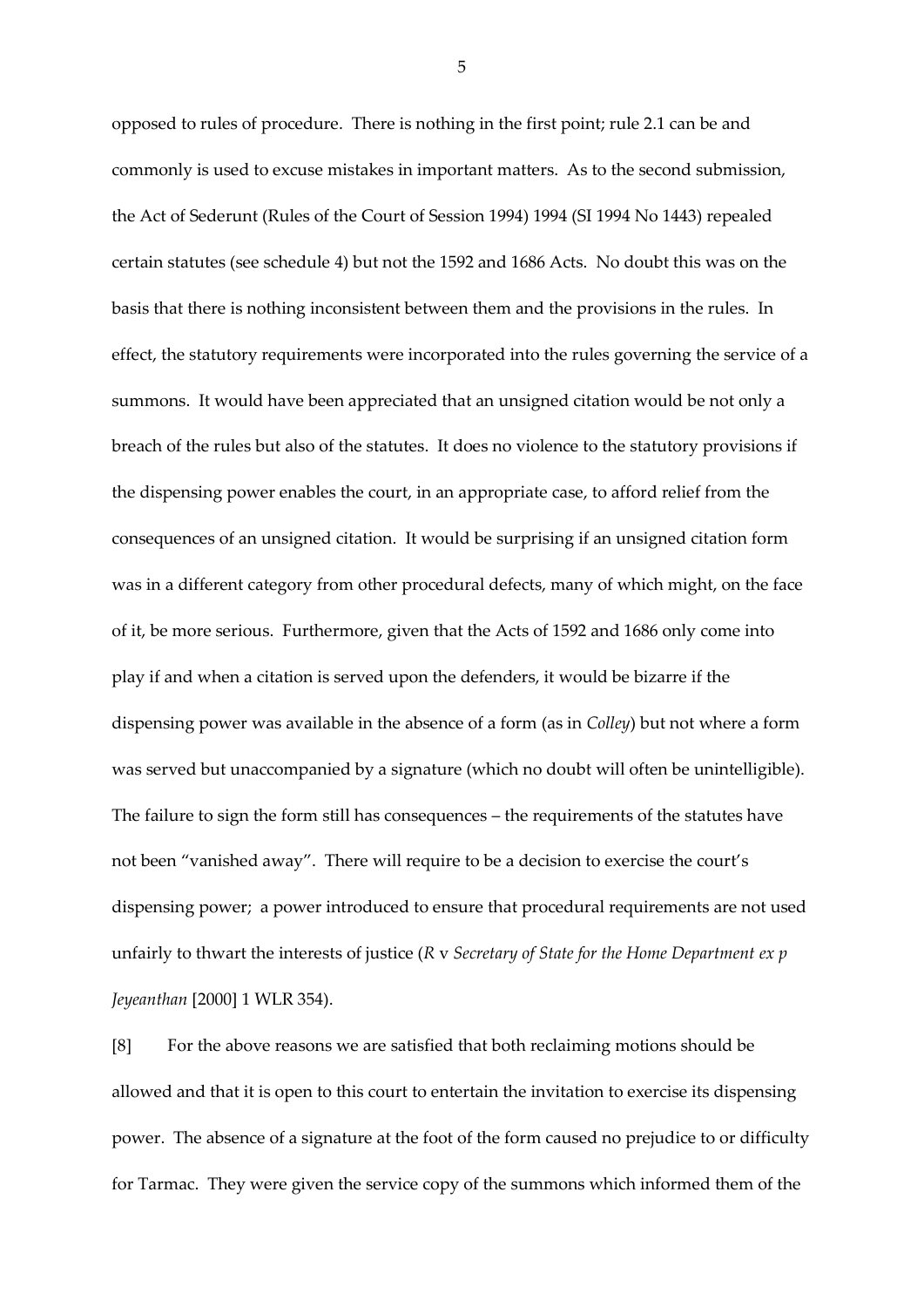nature of the action and as to what they had to do to enter appearance. In the hope of taking advantage of the subsequent expiry of the prescriptive period, Tarmac relied upon the most technical of objections. We consider that this is a clear example of the kind of case for which the dispensing provisions were designed. Echoing the terms of rule 2.2, we shall pronounce an interlocutor in the ordinary action enabling the cause to proceed as if the citation form had been signed.

[9] The court adds that it has reservations as to the practice adopted in *Colley* and in the present ordinary action whereby a party in the position of Tarmac was allowed to make submissions to the court based upon objections as to irregularities in the execution of service or intimation of a document. This is difficult to reconcile with the terms of rule 16.11, a rule which confirms that such defects do not fall into the fundamental nullity category contended for by Tarmac. The court's reservations extend to the form of this commercial action whereby the court is asked to pronounce an order for reduction of an *ex facie* valid certificate of service and to interdict a procedural step, namely the calling of a summons. Both requests are inconsistent with the terms of rule 2.1 and again are designed to circumvent rule 16.11; a rule which has the beneficial consequence of discouraging purely technical objections of no inherent merit, which, if upheld, would thwart rather than further the interests of justice.

[10] In this commercial action we shall allow the reclaiming motion; quash the interlocutor of 13 December 2017; sustain the pleas-in-law for the defender and repel those of the pursuers; assoilzie the defender from the conclusions of the summons; and reserve meantime all questions of expenses. In the related ordinary action at the instance of Mrs Hamilton we shall allow the reclaiming motion; quash paragraphs 2 and 3 of the interlocutor of 13 December 2007; exercise the power contained in rule of court 2.1 and 2.2